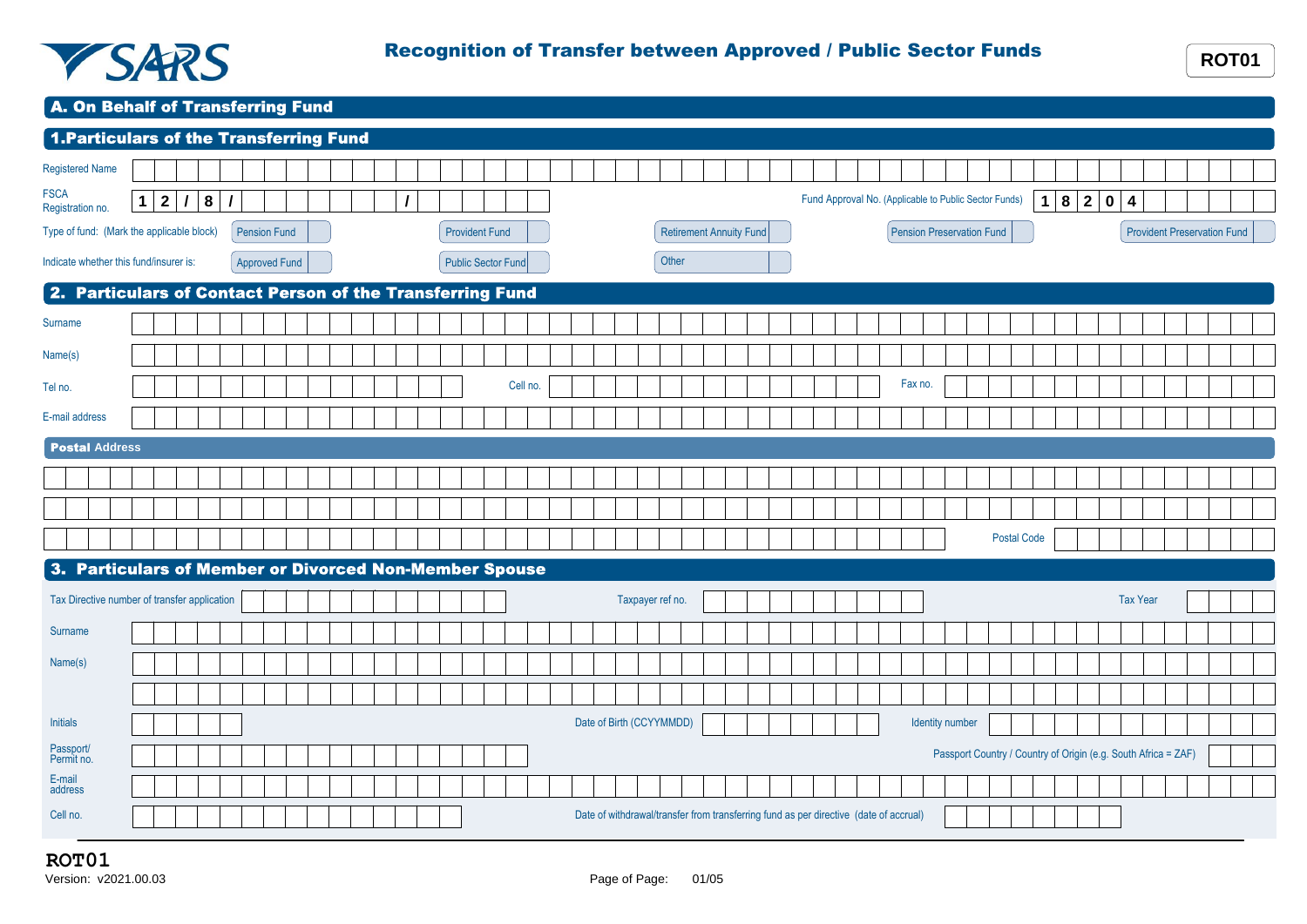

| 3. Particulars of Member or Divorced Non-Member Spouse (continued)                                                            |                                                                     |
|-------------------------------------------------------------------------------------------------------------------------------|---------------------------------------------------------------------|
| Reason for<br>withdrawal/transfer                                                                                             |                                                                     |
| Public Sector Fund (Only complete these dates if a Public Sector fund)<br>Commencement date of pensionable service (CCYYMMDD) | End date of pensionable service (CCYYMMDD)                          |
| Indicate whether the current transfer is from a Public Sector Fund or from an Approved Fund:                                  | <b>Public Sector Fund</b><br><b>Approved Fund</b>                   |
| Indicate whether the previous transfer was from a Public Sector Fund or from an Approved Fund (if applicable):                | <b>Public Sector Fund</b><br>Not applicable<br><b>Approved Fund</b> |
| Amount of benefit representing pensionable service in the Public Sector Fund                                                  | R                                                                   |
| Date of Transfer from 1st Approved Fund (CCYYMMDD)<br>Directive number of original transfer                                   |                                                                     |
| Was the benefit received directly from the Public Sector Fund Y/N?<br>Yes<br>No                                               |                                                                     |
| Did the Previous fund indicate the benefit was from a Public Sector<br>Yes<br>No.<br>Fund Y/N?                                |                                                                     |
| <b>Particulars of Benefit to be Transferred</b>                                                                               |                                                                     |
| Amount of member's gross benefit                                                                                              | R                                                                   |
| Is this a Retirement Benefit Transfer?                                                                                        | Yes<br>No                                                           |
| Amount to be transferred as reflected on the tax directive application                                                        | R                                                                   |
| Amount of benefit actually transferred (if the amount differs from the tax directive amount)                                  | R                                                                   |
| Any additional amount following the tax directive issue date?                                                                 | R                                                                   |
| Please provide reason for the difference between the directive and actual amount transferred                                  |                                                                     |
|                                                                                                                               |                                                                     |
| Total contributions by member to the fund up to 1 March 2016 (excluding profit and interest)                                  | R                                                                   |
| Total contributions to the fund after 1 March 2016 (excluding profit and interest)                                            | R                                                                   |
| Amount attributed to a Pre - 1 March 2021 Provident Fund vested rights plus growth                                            | $\mathsf{R}$                                                        |
| Amount attributed to a Post - 1 March 2021 Provident Fund value                                                               | R                                                                   |
| Details of any portion of gross benefit not being transferred are as follows:                                                 |                                                                     |
| Any conditions/instructions (add reference to the fund rule if applicable):                                                   |                                                                     |
|                                                                                                                               |                                                                     |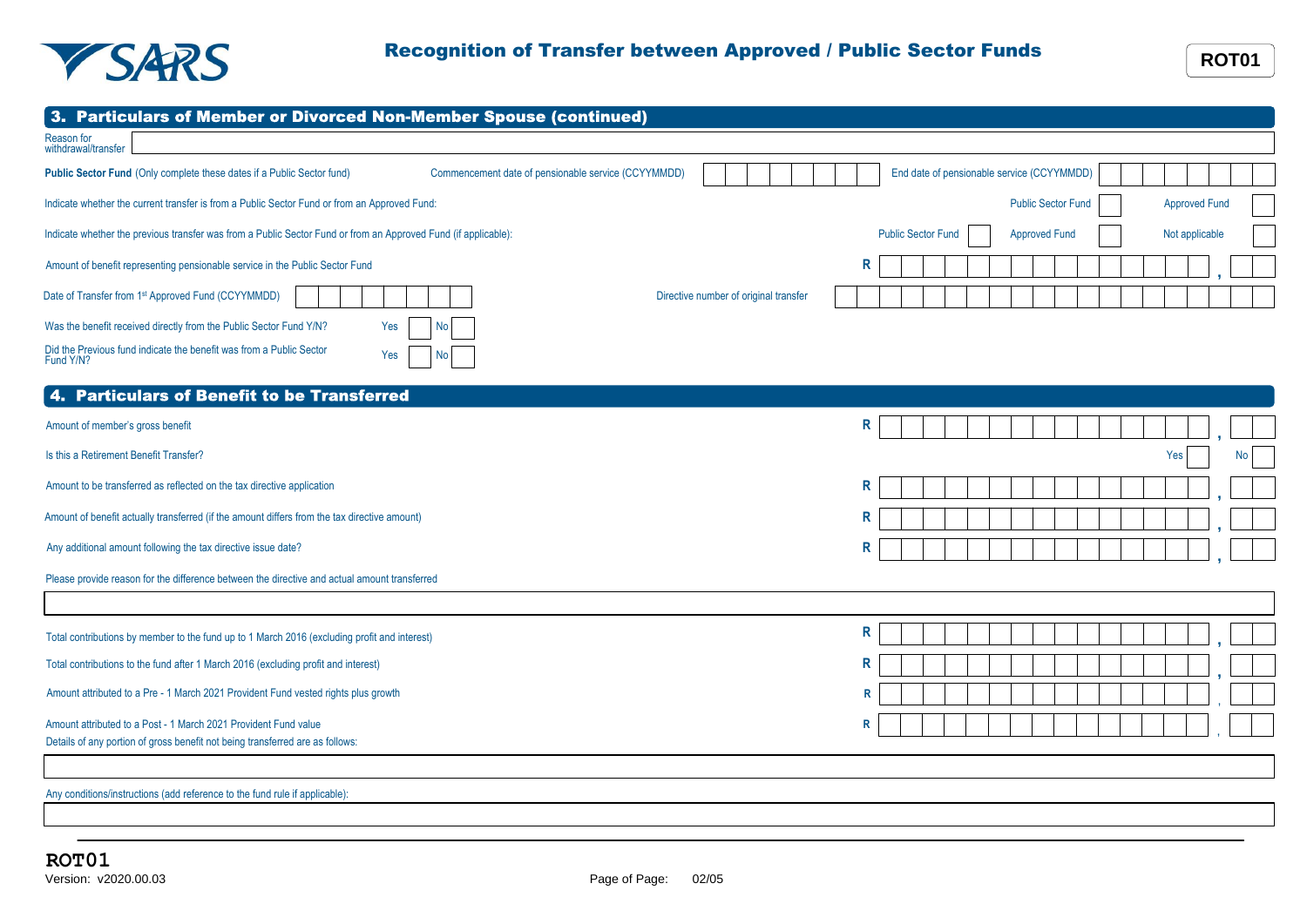

## Recognition of Transfer between Approved / Public Sector Funds **ROT01**

| 4. Particulars of Benefit to be Transferred (continued)                                                                                     |                |                                      |  |  |  |
|---------------------------------------------------------------------------------------------------------------------------------------------|----------------|--------------------------------------|--|--|--|
| If transferring from a pension/provident preservation fund, indicate if a previous partial withdrawal was taken from the preservation fund? | No l<br>Yes    |                                      |  |  |  |
| If yes, provide date of partial withdrawal (CCYYMMDD)                                                                                       |                | Amount of partial withdrawal $\,$ R  |  |  |  |
| Indicate whether a tax directive had been applied for at SARS?                                                                              | N <sub>o</sub> | If yes, provide the directive number |  |  |  |

## 5. Statement on behalf of Transferring Fund

- The value to be transferred as set out in section 4 will be paid by means of a transfer of the underlying assets by way of an electronic bank transfer, as soon as this recognition of transfer form is returned, fully comple
- The necessary authority to effect such transfer has been received from SARS; and
- · Confirmation of payment of the amount to be transferred will be provided as soon as this has been done.

| <b>Declaration</b>                                                             |                                                                                                           |                                                                 |                       |
|--------------------------------------------------------------------------------|-----------------------------------------------------------------------------------------------------------|-----------------------------------------------------------------|-----------------------|
| I declare that the information furnished is true and correct in every respect. | (Please also indicate the name and designation of the person signing on behalf of the transferring fund.) | Signature on behalf of the transferring fund.                   | <b>Official Stamp</b> |
| Date (CCYYMMDD)                                                                |                                                                                                           | For enquiries go to www.sars.gov.za or call 0800 00 SARS (7277) |                       |
| <b>Declaration Notes</b>                                                       |                                                                                                           |                                                                 |                       |

- 6.1 The recognition of transfer form must be completed when a member transfers to another fund before retirement.
- 6.2 The administrator of the transferring fund may only transfer the amount to the receiving fund upon receipt of all the required information to complete the directive application form in full.
- 6.3 The transferring fund is responsible for ensuring that the benefit is transferred to an approved fund and that the information on Part A is provided to the receiving fund to enable the receiving fund to submit the comp The **receiving fund** must submit the completed recognition of transfer form **electronically** to SARS within 30 calendar days of the transfer:
- 6.4 If this confirmation of the transfer is not submitted to SARS, the transfer will be deemed to be a cash withdrawal benefit and will be taxed accordingly.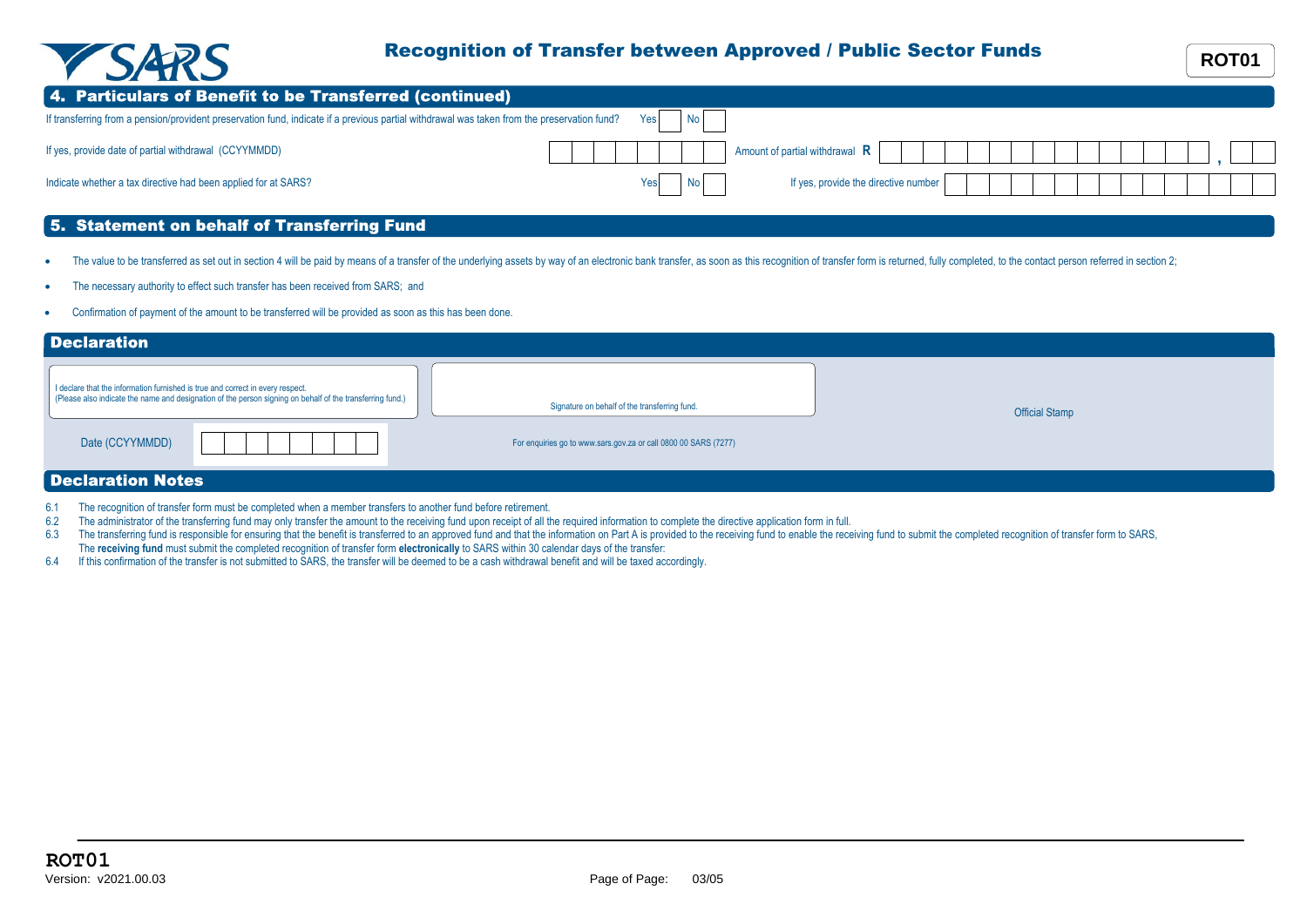

| <b>YSARS</b>                                                                                                 |                   |                |                      |  |  |                           |             |  |  |       |                                |  |              | Recognition of Transfer between Approved / Public Sector Funds |                                  |                    |       |                |                                    | <b>ROT01</b> |
|--------------------------------------------------------------------------------------------------------------|-------------------|----------------|----------------------|--|--|---------------------------|-------------|--|--|-------|--------------------------------|--|--------------|----------------------------------------------------------------|----------------------------------|--------------------|-------|----------------|------------------------------------|--------------|
| <b>B. On behalf of Receiving Fund</b>                                                                        |                   |                |                      |  |  |                           |             |  |  |       |                                |  |              |                                                                |                                  |                    |       |                |                                    |              |
| Amount received                                                                                              |                   |                |                      |  |  |                           |             |  |  |       |                                |  | $\mathsf{R}$ |                                                                |                                  |                    |       |                |                                    |              |
| Amount reflected on the Tax Directive application (if the amount differs from the actual amount received):   |                   |                |                      |  |  |                           |             |  |  |       |                                |  | R            |                                                                |                                  |                    |       |                |                                    |              |
| Any additional amount following the tax directive issue date?                                                |                   |                |                      |  |  |                           |             |  |  |       |                                |  | R            |                                                                |                                  |                    |       |                |                                    |              |
| Please provide reason for the difference between the directive and actual amount used to purchase an annuity |                   |                |                      |  |  |                           |             |  |  |       |                                |  |              |                                                                |                                  |                    |       |                |                                    |              |
| 1. Particulars of the Receiving Fund                                                                         |                   |                |                      |  |  |                           |             |  |  |       |                                |  |              |                                                                |                                  |                    |       |                |                                    |              |
| <b>Registered Name</b>                                                                                       |                   |                |                      |  |  |                           |             |  |  |       |                                |  |              |                                                                |                                  |                    |       |                |                                    |              |
| <b>FSCA</b><br>Registration no.<br>Membership<br>Number                                                      | $1 \mid 2 \mid l$ | 8 <br>$\prime$ |                      |  |  |                           |             |  |  |       |                                |  |              | Fund Approval No. (Applicable to Public Sector Funds)   1      |                                  |                    | 8 2 0 | $\overline{4}$ |                                    |              |
| Type of fund: (Mark the applicable block)                                                                    |                   |                | <b>Pension Fund</b>  |  |  | <b>Provident Fund</b>     |             |  |  |       | <b>Retirement Annuity Fund</b> |  |              |                                                                | <b>Pension Preservation Fund</b> |                    |       |                | <b>Provident Preservation Fund</b> |              |
| Indicate whether this fund/insurer is:                                                                       |                   |                | <b>Approved Fund</b> |  |  | <b>Public Sector Fund</b> |             |  |  | Other |                                |  |              |                                                                |                                  |                    |       |                |                                    |              |
| 2. Particulars of Contact Person of the Receiving Fund                                                       |                   |                |                      |  |  |                           |             |  |  |       |                                |  |              |                                                                |                                  |                    |       |                |                                    |              |
| Surname                                                                                                      |                   |                |                      |  |  |                           |             |  |  |       |                                |  |              |                                                                |                                  |                    |       |                |                                    |              |
| Name(s)                                                                                                      |                   |                |                      |  |  |                           |             |  |  |       |                                |  |              |                                                                |                                  |                    |       |                |                                    |              |
| Tel no.                                                                                                      |                   |                |                      |  |  |                           | Cell no.    |  |  |       |                                |  |              | Fax no.                                                        |                                  |                    |       |                |                                    |              |
| E-mail address                                                                                               |                   |                |                      |  |  |                           |             |  |  |       |                                |  |              |                                                                |                                  |                    |       |                |                                    |              |
| <b>Postal Address</b>                                                                                        |                   |                |                      |  |  |                           |             |  |  |       |                                |  |              |                                                                |                                  |                    |       |                |                                    |              |
|                                                                                                              |                   |                |                      |  |  |                           |             |  |  |       |                                |  |              |                                                                |                                  |                    |       |                |                                    |              |
|                                                                                                              |                   |                |                      |  |  |                           |             |  |  |       |                                |  |              |                                                                |                                  |                    |       |                |                                    |              |
|                                                                                                              |                   |                |                      |  |  |                           |             |  |  |       |                                |  |              |                                                                |                                  | <b>Postal Code</b> |       |                |                                    |              |
| 3. Particulars of Bank Account for the Receiving Fund                                                        |                   |                |                      |  |  |                           |             |  |  |       |                                |  |              |                                                                |                                  |                    |       |                |                                    |              |
| <b>Account Holder</b><br>Name                                                                                |                   |                |                      |  |  |                           |             |  |  |       |                                |  |              |                                                                |                                  |                    |       |                |                                    |              |
| Name of Bank                                                                                                 |                   |                |                      |  |  |                           |             |  |  |       |                                |  |              |                                                                |                                  |                    |       |                |                                    |              |
| <b>Branch Name</b>                                                                                           |                   |                |                      |  |  |                           |             |  |  |       |                                |  |              |                                                                |                                  |                    |       |                |                                    |              |
| Branch no.                                                                                                   |                   |                |                      |  |  |                           | Account no. |  |  |       |                                |  |              |                                                                |                                  |                    |       |                |                                    |              |
| Reference no. for<br>deposit (If applicable)                                                                 |                   |                |                      |  |  |                           |             |  |  |       |                                |  |              |                                                                |                                  |                    |       |                |                                    |              |

## **ROT01**